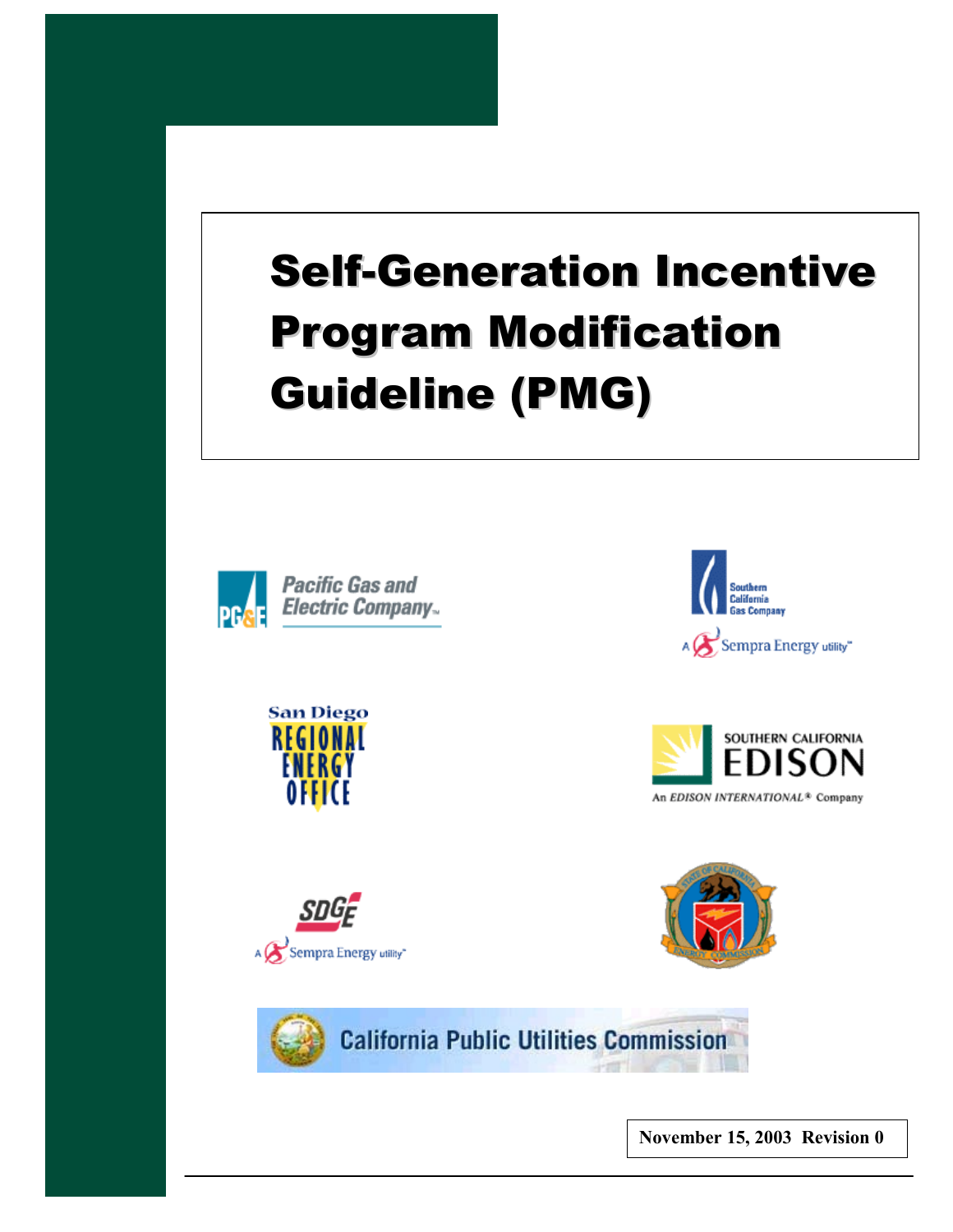# **TABLE OF CONTENTS**

| $\mathbf{1}$ |  |
|--------------|--|
| 1.1.         |  |
| 1.2.         |  |
| 1.3.         |  |
| 1.4.         |  |
| 1.5.         |  |
| 2.           |  |
| 2.1.         |  |
| 2.2.         |  |
| 2.3.         |  |
| 3.           |  |
| 3.1.         |  |
| 3.2.         |  |
| $\mathbf{4}$ |  |
| 4.1.         |  |
| 4.2.         |  |
| 4.3.         |  |
| 4.4.         |  |
| 5.           |  |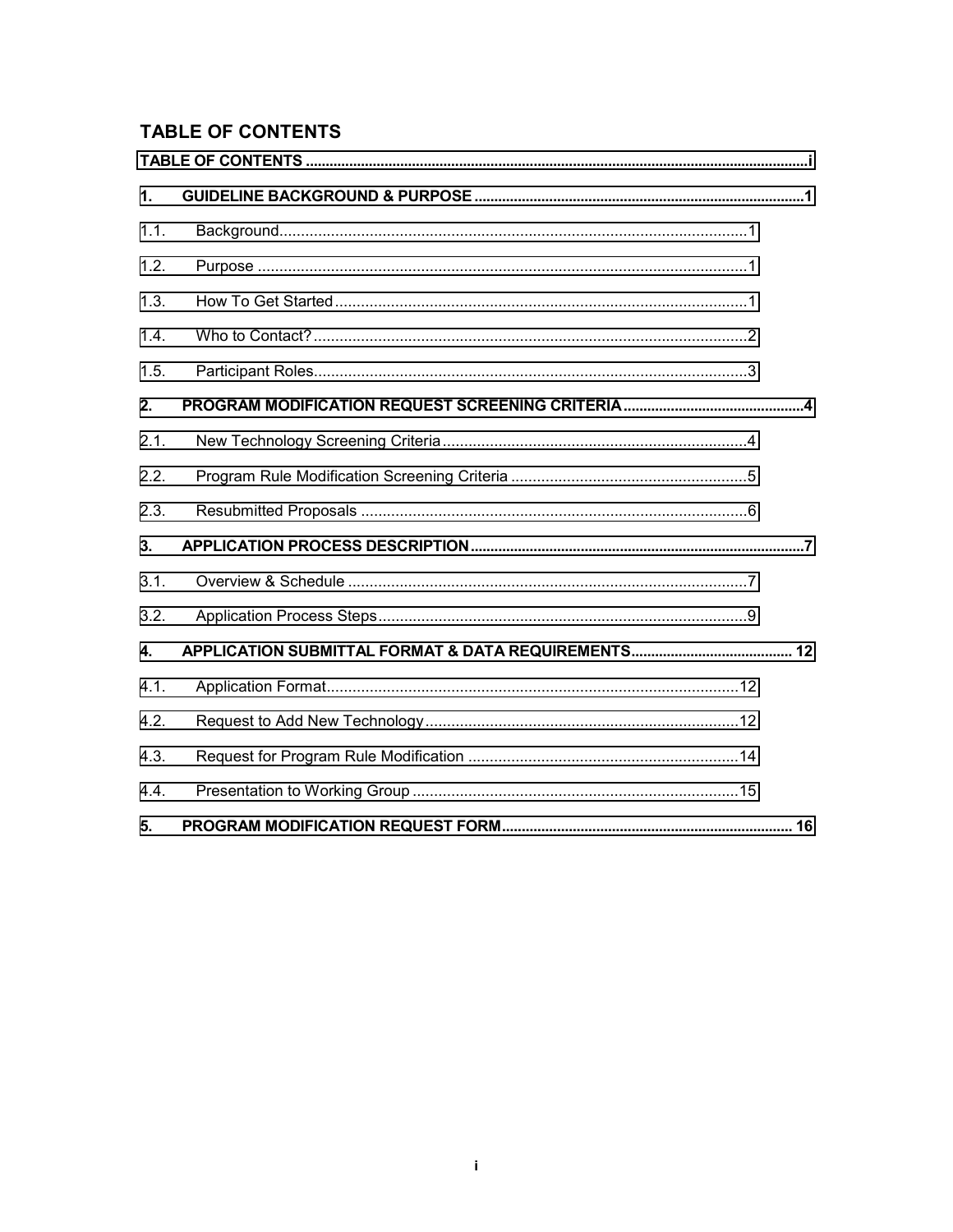# <span id="page-2-0"></span>**1. GUIDELINE BACKGROUND & PURPOSE**

# **1.1. Background**

The Self-Generation Incentive Program (SGIP) provides a financial incentive for the installation of new, qualifying self-generation equipment installed to meet all or a portion of the electric energy needs of a facility. The SGIP complements the existing California Energy Commission (CEC) Emerging Renewables Program, which traditionally provides a majority of its incentive funding to smaller renewable self-generation technologies (i.e., solar and wind). The SGIP provides incentive funding to onsite renewable and nonrenewable self-generation units.

Since initiating the SGIP, the California Public Utilities Commission (CPUC) has received several petitions for modification that request an evaluation be made of additional technologies to include in the program and other related program changes. On August 21, 2003 the CPUC issued Decision 03-08-013 that instructed the SGIP Working Group<sup>1</sup> to implement a more effective process by which the Commission could give careful consideration to proposed new technologies or program rule changes that does not rely on procedures related to petitions for modification.

This Program Modification Guideline (PMG) prescribes the requirements, process and schedule for evaluation of program SGIP modification requests including addition of new generating technologies and program rule changes.

## **1.2. Purpose**

 $\overline{a}$ 

The goal of this PMG is to establish a process by which Applicants can propose new technologies or program rule modifications to the Working Group and the CPUC for careful and complete consideration in an efficient manner. It provides for an Applicant to directly interact with the Working Group to propose new technologies or rule modifications for the SGIP.

This PMG document prescribes proposal requirements, evaluation process and schedule. In addition, the PMG sets the protocol for the Applicant to submit and advocate their proposal before the Working Group and the Commission.

# **1.3. How To Get Started**

Any Applicant contemplating a proposal to add a new technology to the program or propose a change in the program rules should select and contact one of the Program Administrators. The chosen Program Administrator will act as the sponsor of the

<sup>1</sup> Pacific Gas and Electric (PG&E), Southern California Edison (SCE), and Southern California Gas Company (SoCalGas) administer this program throughout their respective service territories. In San Diego Gas & Electric's (SDG&E's) service territory, the San Diego Regional Energy Office (SDREO) administers the program. The SGIP Working Group consists of the Program Administrators and representatives of SDG&E, the California Energy Commission, and the Energy Division of the CPUC. The Working Group is charged with the task of addressing programmatic issues and maintaining statewide program uniformity.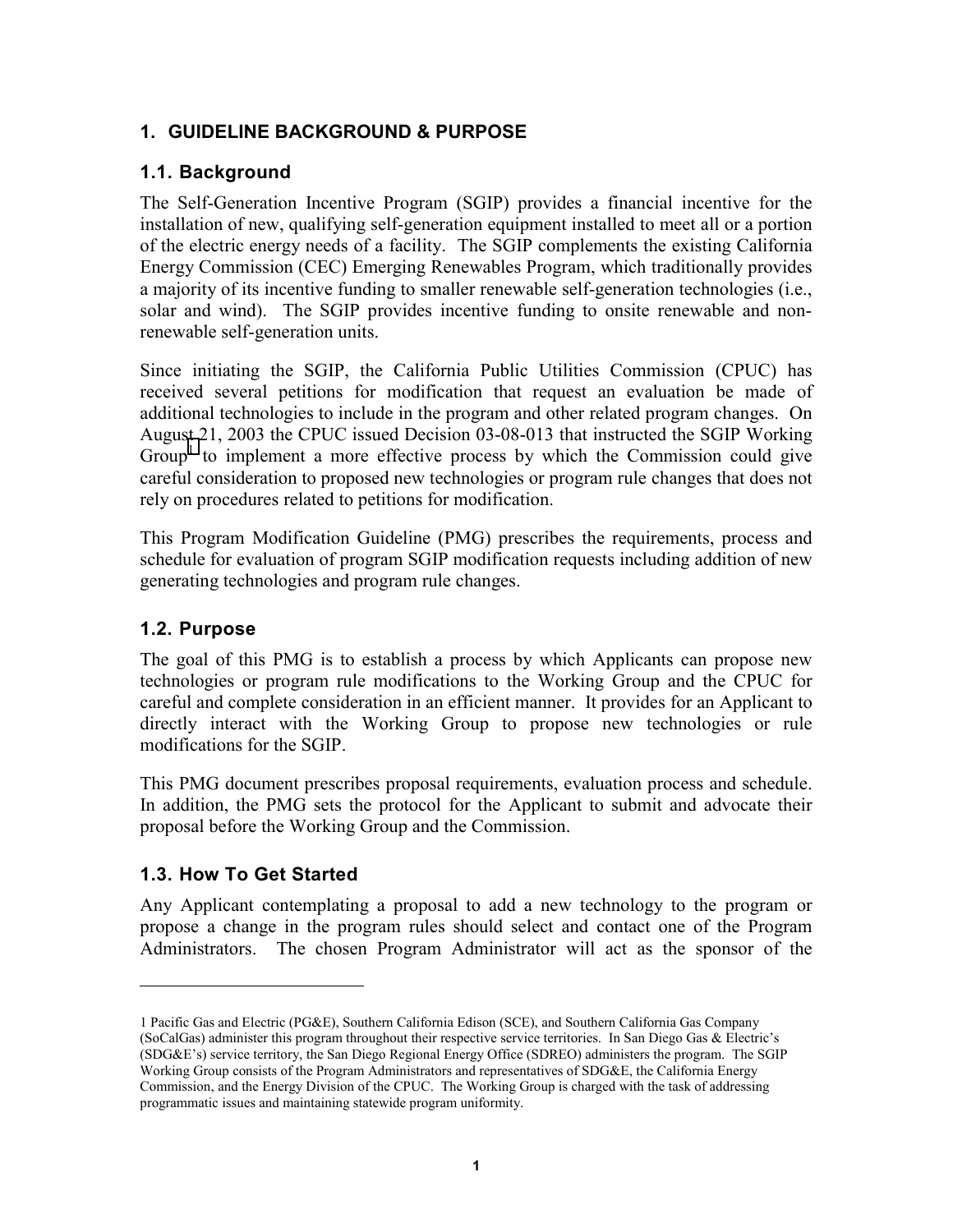<span id="page-3-0"></span>application and provide the Applicant guidance on developing and submitting the proposal to the Working Group. If the Applicant is unsure which Administrator is best suited to be the sponsor, the Working Group will assign one.

Before developing the proposal the Applicant must carefully read and understand the current program SGIP Handbook, any Interim Modifications adopted by the Working Group, and this PMG. By following the application process steps in this guide, the Applicant will have ample opportunity to develop, present and advocate their proposal. The Sponsoring Program Administrator will be the primary contact for the Applicant during the application evaluation process.

# **1.4. Who to Contact?**

The Applicant is to select one of the Program Administrators to sponsor their proposal. The Applicant does not need to reside in the service territory of the Sponsoring Administrator. If the Applicant wishes to have the Working Group make the assignment, they should contact Southern California Gas Company, the lead facilitator of the Working Group, and request that a Program Administrator be designated as the proposal sponsor.

Questions regarding the application and evaluation process can be directed to any of the Administrators listed below.

#### **Pacific Gas & Electric (PG&E)**

| Website:         | www.pge.com/selfgen               |
|------------------|-----------------------------------|
| Email Address:   | $selfgen(\widehat{a})$ pge.com    |
| Telephone:       | $(415)$ 973-6436                  |
| Fax:             | $(415)$ 973-2510                  |
| Mailing Address: | Self-Generation Incentive Program |
|                  | P.O. Box 770000                   |
|                  | Mail Code B29R                    |
|                  | San Francisco, CA 94177-001       |

#### **San Diego Regional Energy Office (SDREO)**

| Website:               | www.sdenergy.org/selfgen         |
|------------------------|----------------------------------|
| <b>Contact Person:</b> | Nathalie Osborn, Program Manager |
| Telephone:             | $(858)$ 244-1193                 |
| Fax:                   | $(858)$ 244-1178                 |
| Email Address:         | selfgen@sdenergy.org             |
| Mailing Address:       | San Diego Regional Energy Office |
|                        | Attn: SELFGEN Program Manager    |
|                        | 8520 Tech Way Suite 110          |
|                        | San Diego, CA 92123              |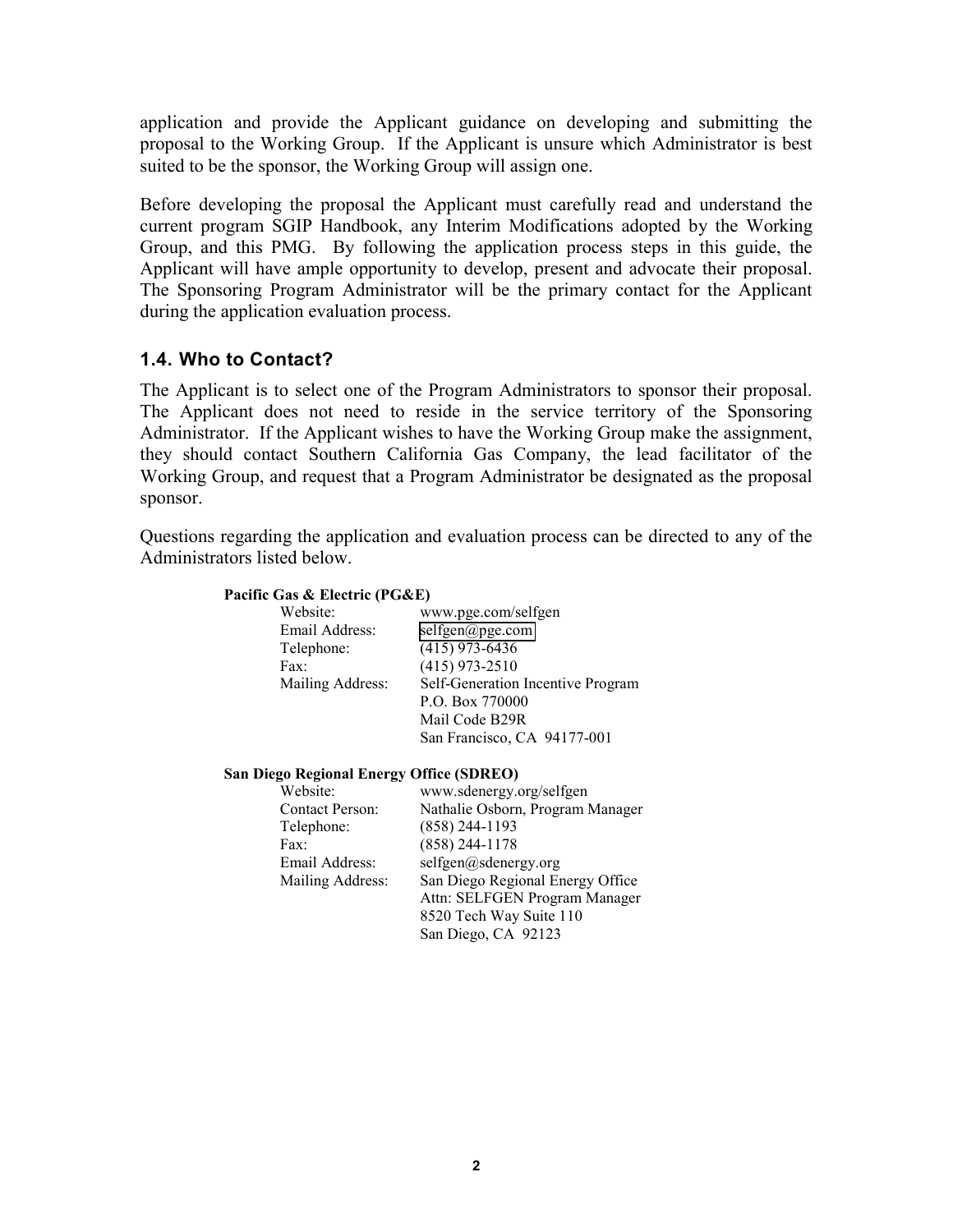#### <span id="page-4-0"></span>**Southern California Edison (SCE)**

| Website:         | www.sce.com/sgip                                  |
|------------------|---------------------------------------------------|
| E-mail Address:  | $greenh@$ sce.com                                 |
| Mailing Address: | Program Manager Self-Generation Incentive Program |
|                  | Southern California Edison                        |
|                  | 2131 Walnut Grove Avenue, 3rd Floor, B 10         |
|                  | Rosemead, California 91770                        |
| Telephone:       | 1-800-736-4777                                    |
| Fax:             | $(626)$ 302-6253                                  |
|                  |                                                   |

#### **Southern California Gas Company (SoCalGas)**

| Website:         | www.socalgas.com/business/selfgen               |
|------------------|-------------------------------------------------|
| E-Mail Address:  | selfgeneration@socalgas.com                     |
| Telephone:       | 1-866-DG-REBATE (1-866-347-3228)                |
| Fax:             | $(213)$ 244-8222                                |
| Mailing Address: | Self-Generation Incentive Program Administrator |
|                  | Southern California Gas Company                 |
|                  | 555 West Fifth Street, GT22H4                   |
|                  | Los Angeles, CA 90013-1011                      |
|                  |                                                 |

#### **1.5. Participant Roles**

Below are listed the parties that would be involved in developing, presenting, evaluating and deciding on Program Modification Requests.

**Applicant** – The party proposing a Program Modification Request.

**Assigned Commissioner** – Ms. Loretta Lynch is the Assigned Commissioner.

**Energy Division** – Is the CPUC representative to and member of the Working Group. The Energy Division is responsible for submitting Working Group recommendations on program modification requests to the Assigned Commissioner.

**Program Administrators** – The utilities and third parties that manage and operate the Self-Generation Incentive Program in the applicable utility service territories. The SGIP Program Administrators are Pacific Gas and Electric, Southern California Edison, Southern California Gas Company and the San Diego Regional Energy Office.

**Sponsoring Program Administrator** – The Program Administrator that acts as the primary point of contact for the Applicant and responsible for managing the Program Modification Request submission, evaluation and decision process.

**Working Group** - Collaborative group of statewide Program Administrators and including SDG&E, CPUC and CEC representatives. The Working Group will evaluate and make recommendations to the CPUC regarding submitted Program Modification Requests.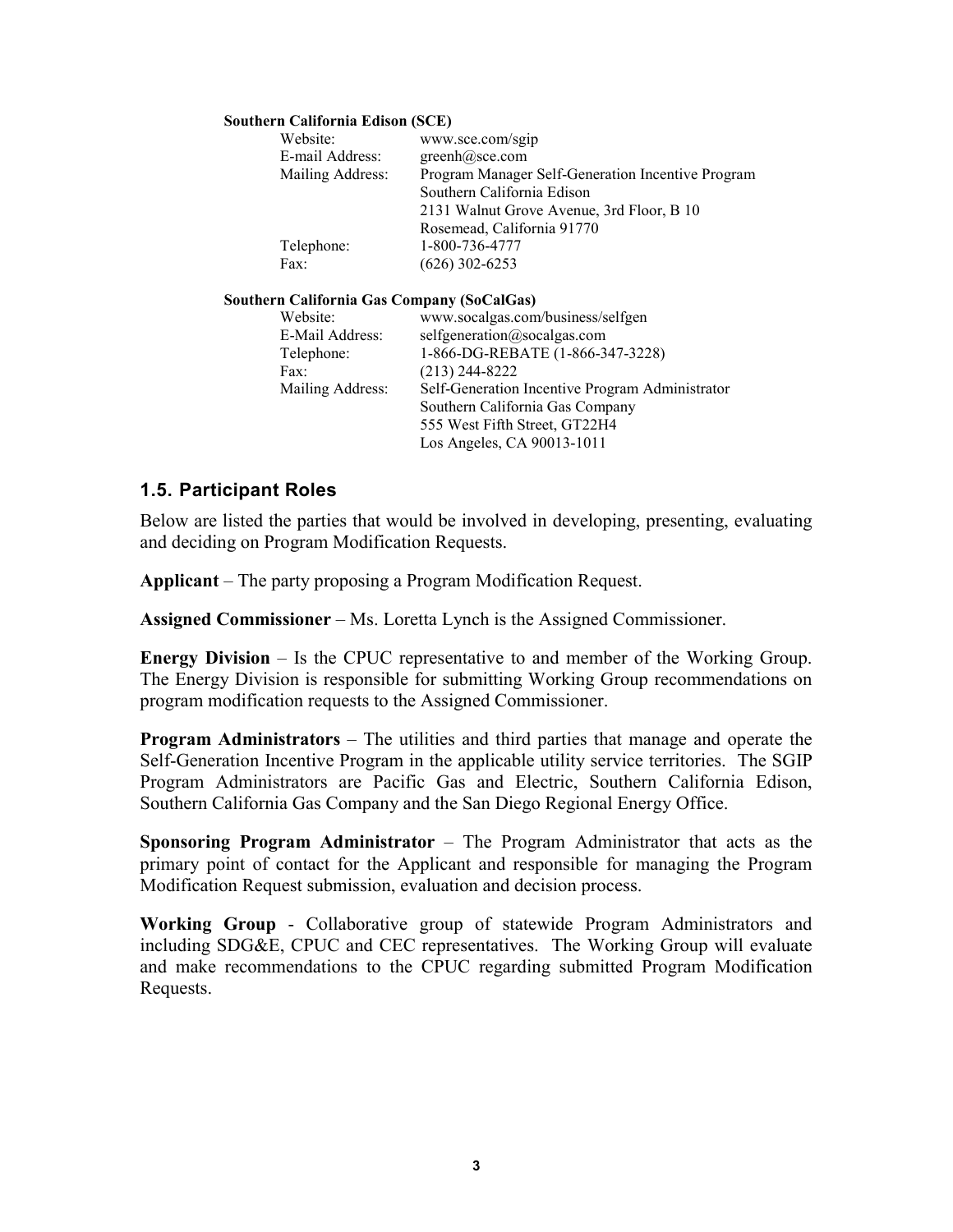# <span id="page-5-0"></span>**2. PROGRAM MODIFICATION REQUEST SCREENING CRITERIA**

Proposed new technologies and program rule changes will be evaluated by the Working Group and recommended for adoption or rejection. Proposed new technologies will be evaluated differently than proposed program rule modifications. The Working Group's evaluation of proposed new technologies will consider the most current SGIP incentive levels, rules and eligibility requirements. If the adoption of a new technology requires a change in existing SGIP incentive levels, rules or eligibility requirements (other than the addition of a new technology), the Applicant must also submit, concurrently, a Program Modification Request proposing the appropriate rule changes.

For the evaluation of proposed program rule changes, the Working Group will consider the original intent and purpose of the SGIP. The SGIP was established as a unified statewide program with the intent of producing sizeable public benefits in the form of electric peak-demand reductions, environmental benefits and other benefits, relative to their cost. The beneficiaries of these benefits are California investor-owned utility gas and electric ratepayers. The Working Group will reject Program Modification Requests that are counter to the basic SGIP intent.

The Working Group reserves the right to reject any proposal that they determine would degrade or interfere with the intent and/or benefits of the SGIP. Preserving that right, the evaluation criteria outlined in the following sections are intended as guideline criteria and should not be considered as the only factors the Working Group will consider during evaluation of any Program Modification Request.

# **2.1. New Technology Screening Criteria**

Proposed new technologies must meet current SGIP equipment eligibility requirements for the incentive level requested. In cases where proposed new technologies require changes in program rules, the Applicant must submit a concurrent proposal for program rule modification. The Sponsoring Administrator will use the following criteria to ensure that any Program Modification Request is complete and addresses all critical areas before they distribute the proposal to the Working Group. In addition, the Working Group will take into consideration the following criteria when evaluating Program Modification Requests.

- **California Market Potential**: It is the Working Group's goal to include technologies that are applicable to large or multiple California markets segments. Technologies limited to narrow market segments within California are not desirable. Technologies applicable only to market segments outside of California will be rejected.
- **Demand Reduction Potential**: A key program objective is to reduce utility customer on-peak electric grid demand. Generating technologies that provide reliable<sup>2</sup> peak demand reduction for individual sites and statewide are important to this program.

 $\overline{a}$ 

<sup>2 &</sup>quot;Dependable"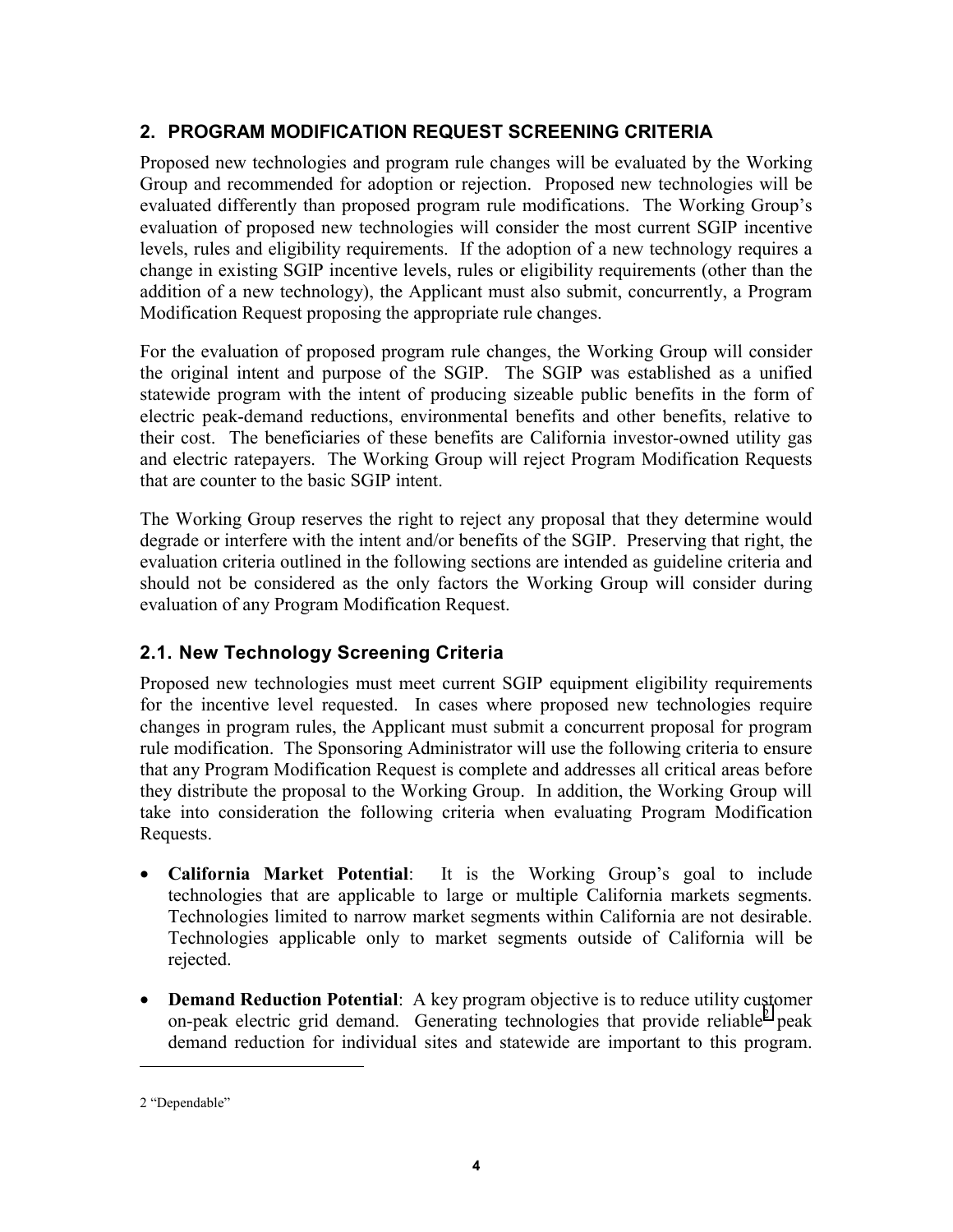<span id="page-6-0"></span>Technologies that generate power at levels greater the site maximum electric load, other than net-metered technologies, do not enhance site peak demand reduction. Technologies whose electric output must be wheeled to or imported into Host Customer sites will be rejected.

- **Equipment Life**: Sustainable peak demand reduction is important to the program. Therefore, all technologies eligible for SGIP must have a useful plant design life of at least 20 years. Technologies that have inherently shorter useful lives than 20 years may be considered if sufficient ratepayer and social benefits can be realized by its adoption.<sup>3</sup>
- **Financial Need:** The program's intent is to provide financial incentives to increase and/or accelerate the installation of clean and efficient self-generation technologies to effectively reduce electric grid on-peak demand. Technologies must demonstrate that financial assistance is required for it to be commercially viable or to accelerate installations in all or some targeted markets. The Working Group may consider commercial generating technologies, which do not require financial assistance, if accelerated installations produce sufficient ratepayer and social benefits.<sup>4</sup>
- **Potential for Practical and Safe Application**: Eligible technologies must be practical and safe to install and operate. In addition, new technologies must provide supporting documentation that they can meet utility requirements to interconnect and operate in parallel with the grid. Technologies found to be unsafe, impractical or with unclear safety, installation and operating characteristics will be rejected.
- **Environmental Impacts**: Proposed technologies that are significantly detrimental to the environment, including but not limited to air emissions, will be rejected.
- **Compliance with Current Program Requirements**: Proposed technologies must meet up-to-date program eligibility requirements depending on appropriate incentive level, as reported in the most recent published version of the SGIP Handbook and interim changes. Applicable requirements may include, but are not limited to – grid interconnection, capacity sizing, waste heat utilization, reliability criteria, renewable fuel, commercial and equipment certification. If the adoption of a new technology requires a change in existing SGIP incentive levels, rules or eligibility requirements (other than the addition of a new technology), the Applicant must also submit, concurrently, a Program Modification Request proposing the appropriate rule changes.

# **2.2. Program Rule Modification Screening Criteria**

Current program rules are in place to ensure electric peak-demand reductions, environmental benefits and other benefits, relative to their cost, are delivered to gas and

 $\overline{a}$ 

<sup>&</sup>lt;sup>3</sup> Modified from the CEC's Emerging Renewables Program Guidebook, published February 2003, Appendix 3, section G.

<sup>4</sup> Ibid.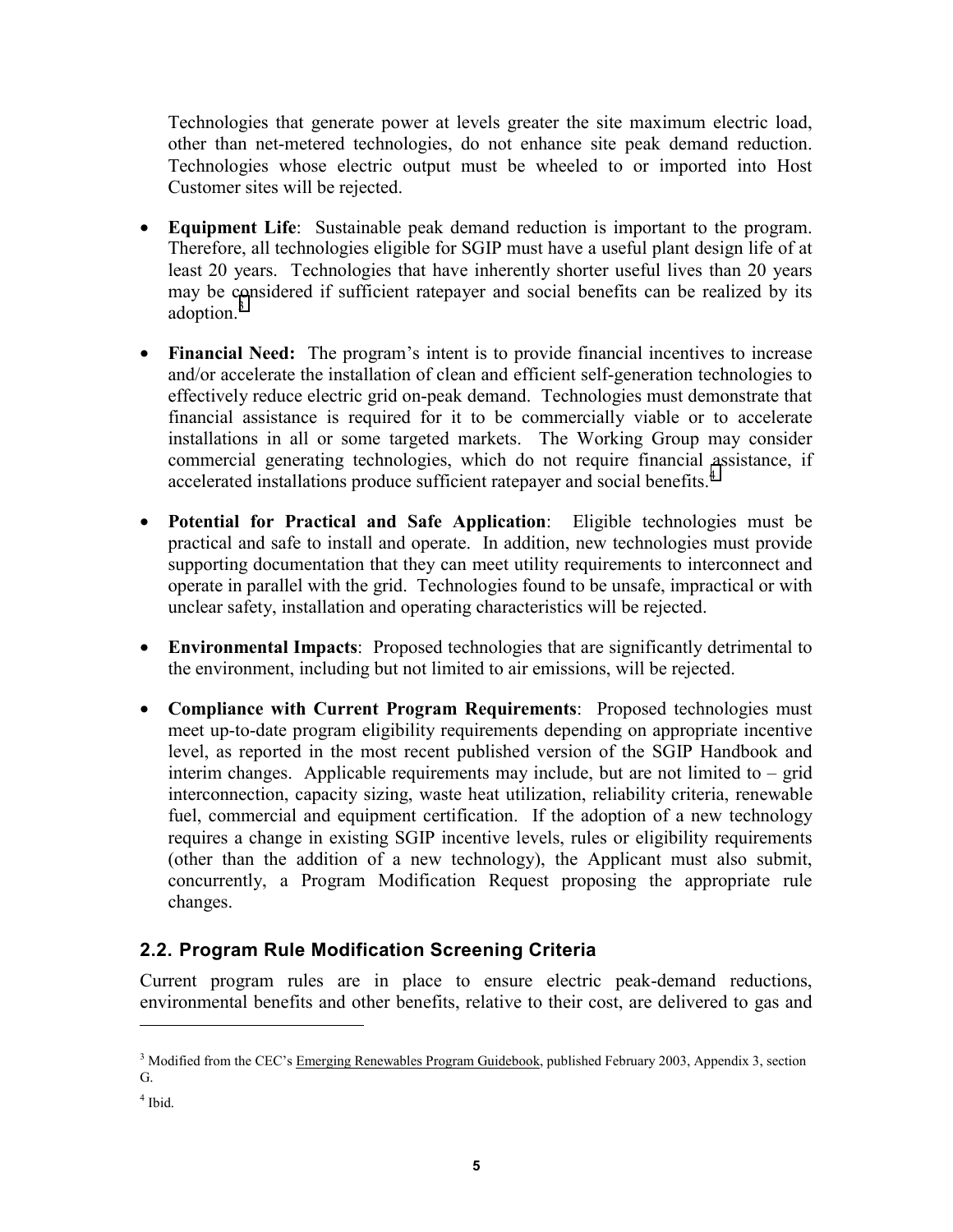<span id="page-7-0"></span>electric ratepayers. Applicants should demonstrate in their proposal that proposed program rule modifications increase the program's benefits and enhance its effectiveness. In addition, proposed rule changes must be in agreement with laws, rules and regulations external to the SGIP. The Sponsoring Administrator will use the following criteria to ensure that any Program Modification Request is complete and addresses all critical areas before the proposal is distributed to the Working Group. In addition, the Working Group will take into consideration the following criteria when evaluating Program Modification Requests.

- **Utility Tariffs & Rules** Any proposed rule changes that are in conflict with, or require changes to, PG&E, SCE, SoCalGas or SDG&E tariffs and rules will be rejected.
- **Local, State and Federal Laws** Proposed rule changes must be in compliance with the laws set forth in each applicable jurisdiction. Proposed rule changes that violate any of these laws will be rejected.
- **Program Cost-Effectiveness** Working Group shall not authorize changes in the rules that potentially reduce the programs cost effectiveness (i.e., kW demand reduction per program dollar spent). Good public policy requires the effective use of these resources.
- **Incentive Levels** Proposed changes to incentive levels for eligible technologies must be based on economic and social benefits resulting from its application.
- **Application Process** Proposed rule changes must not significantly increase administrative costs to SGIP Applicants, Host Customers or Administrators in developing, submitting or evaluating SGIP applications.
- **SGIP Intent** Any proposed rule change must preserve the SGIP's intent. The SGIP was established as a unified statewide program with the intent of producing sizeable public benefits in the form of electric peak-demand reductions, environmental benefits and other benefits, relative to their cost. The beneficiaries of these benefits are California investor-owned utility gas and electric ratepayers. The Working Group will reject Program Modification Requests that are counter to the basic SGIP intent.

# **2.3. Resubmitted Proposals**

Working Group recommendations submitted to the Commission on any proposal are final. Proposal resubmits are not permitted unless to address deficiencies identified by the Working Group, Assigned Commissioner or Commission. Proposals of new technology additions or program rule changes that have already been evaluated by the Working Group and do not address already identified deficiencies are not allowed and will not be reviewed.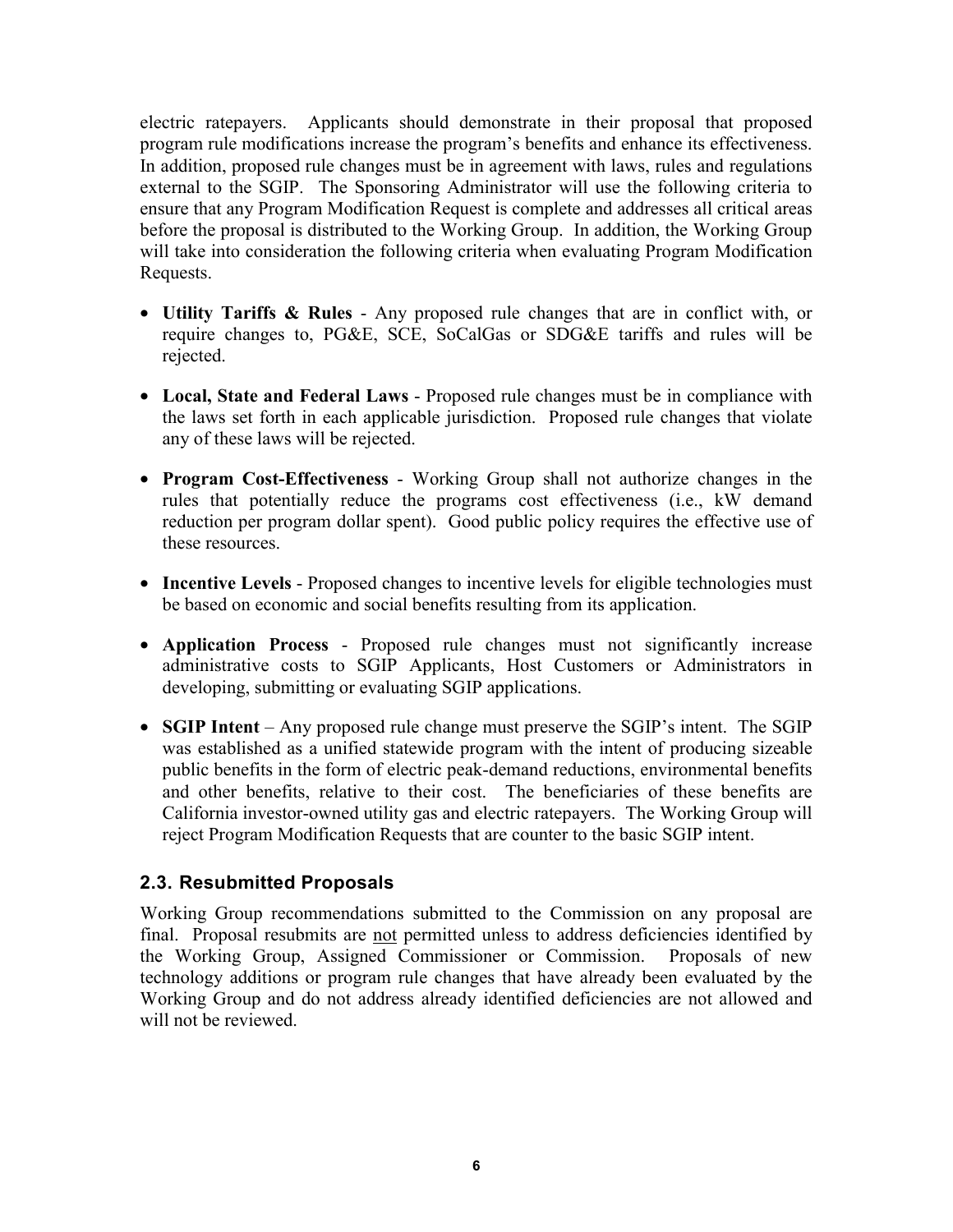# <span id="page-8-0"></span>**3. APPLICATION PROCESS DESCRIPTION**

# **3.1. Overview & Schedule**

In general, the application process has eight steps. These steps are summarized below.

- 1. The process begins when an Applicant contacts a Program Administrator and develops a Program Modification Request package for submittal to the Working Group in the format described herein.
- 2. Once the Sponsoring Administrator deems the application complete, the proposal is distributed to the Working Group members for evaluation.
- 3. A presentation is then made by the Applicant or, if the Applicant wishes, the Sponsoring Administrator to the Working Group. The presentation is the start of the ninety calendar days allowed for the Energy Division to submit the Working Group's recommendations to the Assigned Commissioner.
- 4. The Working Group then develops recommendations on the eligibility of the new technology or program rule modification.
- 5. The Applicant will have the opportunity to comment on the Working Group's final recommendations before it is submitted to the Assigned Commissioner.
- 6. The Energy Division will submit the Working Group's recommendations along with the Applicant's comments, if any, to the Assigned Commissioner.
- 7. The Commission's decision will address the Energy Division/Working Group recommendations and public comments raised by an Assigned Commissioner's Ruling (ACR).
- 8. For program stability purposes, the SGIP Working Group will implement adopted program modifications on a semi-annual basis at either the beginning or the middle of the program year or on a schedule selected by the Commission.

The process flow diagram below illustrates the steps required for each Program Modification Request and the mandated timelines.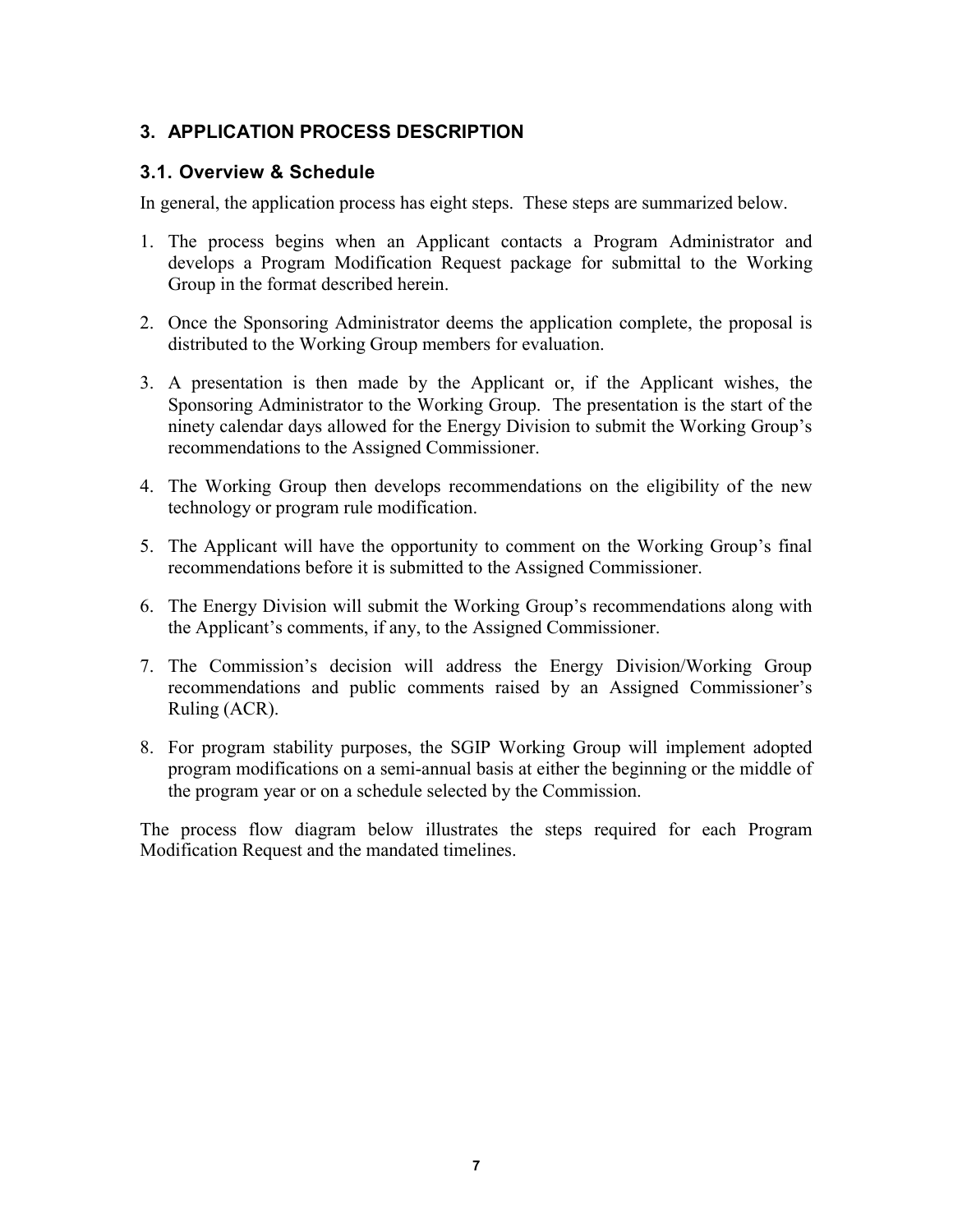

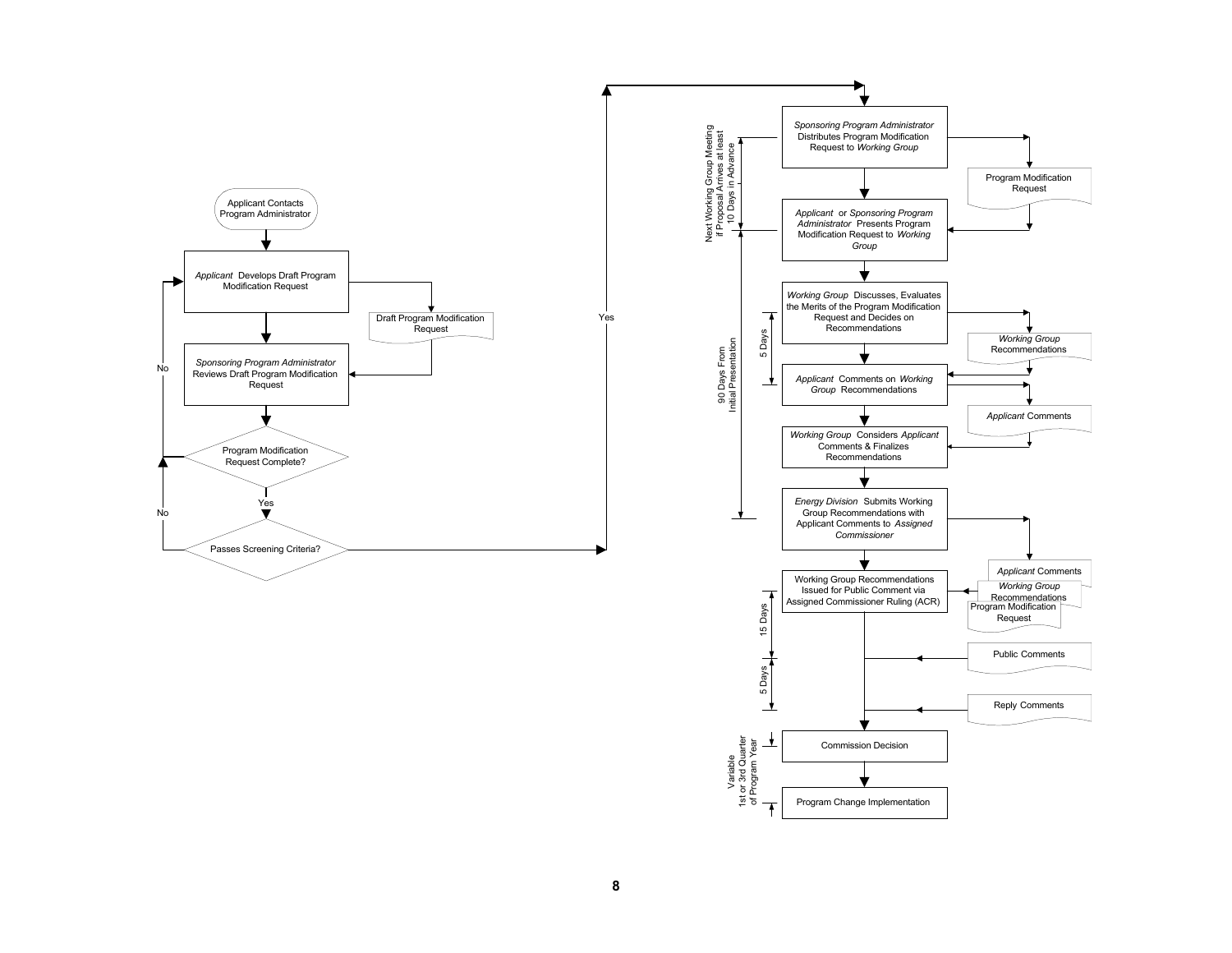# <span id="page-10-0"></span>**3.2. Application Process Steps**

Details of each process step are described in the following subsections.

# *3.2.1. Applicant Contacts Program Administrator*

The Applicant contacts a Program Administrator to sponsor their proposal to add a technology to the program or to make a program rule modification. The Sponsoring Program Administrator will discuss the proposed program modification with the Applicant and, if the Applicant wishes, meet with them to review this Program Modification Guideline (PMG). The Applicant will develop and submit a complete draft proposal based on the requirements set forth in this PMG to the Sponsoring Program Administrator. The Sponsoring Program Administrator will notify the Applicant in writing concerning any deficiencies in the proposal, based on the guidelines. The Applicant will modify the proposal as necessary and resubmit it to the Sponsoring Administrator. The Applicant cannot directly submit their proposal to the Working Group. The Sponsoring Program Administrator will screen proposals to determine that they are complete and meet all minimum requirements for evaluation by the Working Group. The Sponsoring Program Administrator will reject any proposal that doesn't meet the applicable criteria described in Section 2 of the PMG.

# *3.2.2. Proposal Distribution to Working Group*

Once the Sponsoring Program Administrator finds that the proposal is complete, they will distribute copies of the applicant's proposal (in an electronic format) to the Working Group members. If the technology is introduced to all four Program Administrators simultaneously by an applicant, manufacturer, or distributor, the Working Group may designate one Program Administrator to sponsor the applicant's proposal.

# *3.2.3. Proposal Presentation to Working Group*

The Sponsoring Program Administrator will introduce the proposal for discussion at the Working Group's next regularly scheduled meeting following the applicant's submittal of all information required by the guidelines set forth in this PMG, so long as the Program Modification is distributed by the Sponsoring Program Administrator to the Working Group at least 10 working days before the next Working Group meeting. At the Applicant's request, the Applicant may personally present the proposal to the members of the Working Group. Without the presence of the Applicant, the Working Group will then discuss the merits of the proposal and develop follow-up questions that the Sponsoring Program Administrator will provide to the Applicant in writing. The Working Group may seek additional information from the Applicant or other resources, as needed.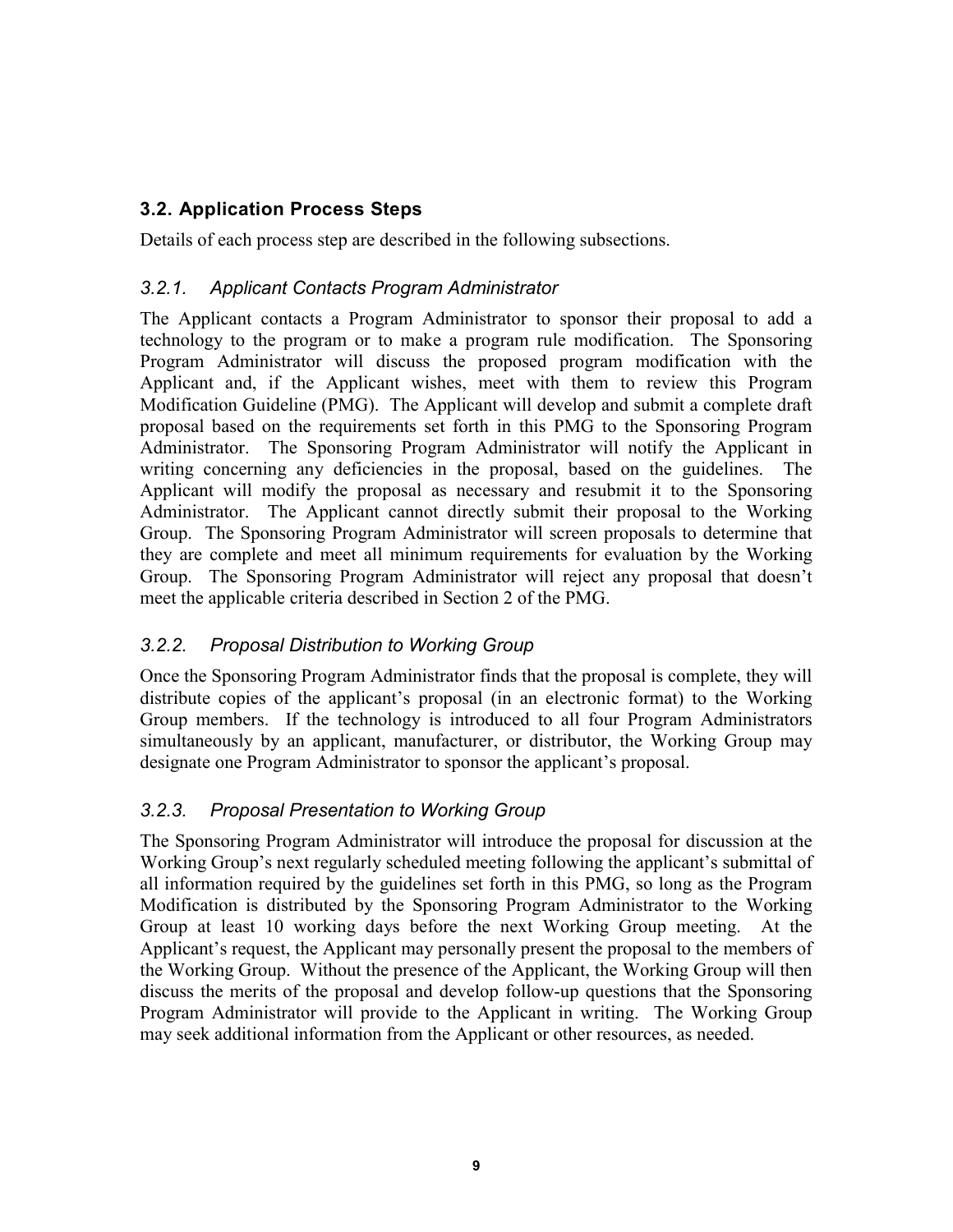# *3.2.4. Working Group Recommendations*

The Working Group will develop recommendations on whether the new technology or program rule change should be adopted. In presenting its recommendations, the Working Group will clearly discuss what alternatives and issues were considered, and the rationale for reaching the consensus recommendation including responses to the applicants' arguments if the Working Group does not adopt the proposal in whole or in part. If the Working Group does not reach unanimous agreement, the Group will prepare a report listing the majority and minority recommendations and describing the pros and cons of each. The Energy Division will specifically indicate whether it supports the majority or minority opinion, and why.

# *3.2.5. Applicant Comments to Recommendations*

Prior to submitting Working Group recommendations to the Assigned Commissioner, the Working Group shall provide the Applicant with a copy of the proposed recommendations. The Applicant will have five (5) working days to respond in writing to the recommendations before they are finalized by the Working Group and forwarded to the Assigned Commissioner. The submittal to the Assigned Commissioner will include a copy of the applicant's comments and will discuss the Working Group's response to those comments.

# *3.2.6. Submission of Working Group Recommendations to CPUC*

The Energy Division will submit the Working Group's final recommendations to the Assigned Commissioner within 90 calendar days after the new technology is presented at a Working Group meeting. This allows the Working Group two full meetings to evaluate the proposal, collect additional information, develop recommendations and consider the applicant's comments on those recommendations before finalizing its submittal to the Assigned Commissioner.

# *3.2.7. Public Comment and CPUC Decision*

The Energy Division/Working Group recommendations will be issued for comment via an Assigned Commissioner's Ruling (ACR). Comments will be due within fifteen (15) working days of the ACR. Reply comments will be due within five (5) working days after initial comments are filed. Energy Division's recommendations and parties' comments will subsequently be addressed by Commission decision.

# *3.2.8. Program Modification Implementation*

Unless scheduled by the Commission, adopted program modifications will be officially implemented at one of two periods during a program a year; at the beginning of the year when the updated program handbook is released or at mid-year when program interim changes are made public. A Commission decision must be reached at least one month prior to one of these two dates for the program modification to be implemented in the next program document release. The purpose of the implementation schedule is to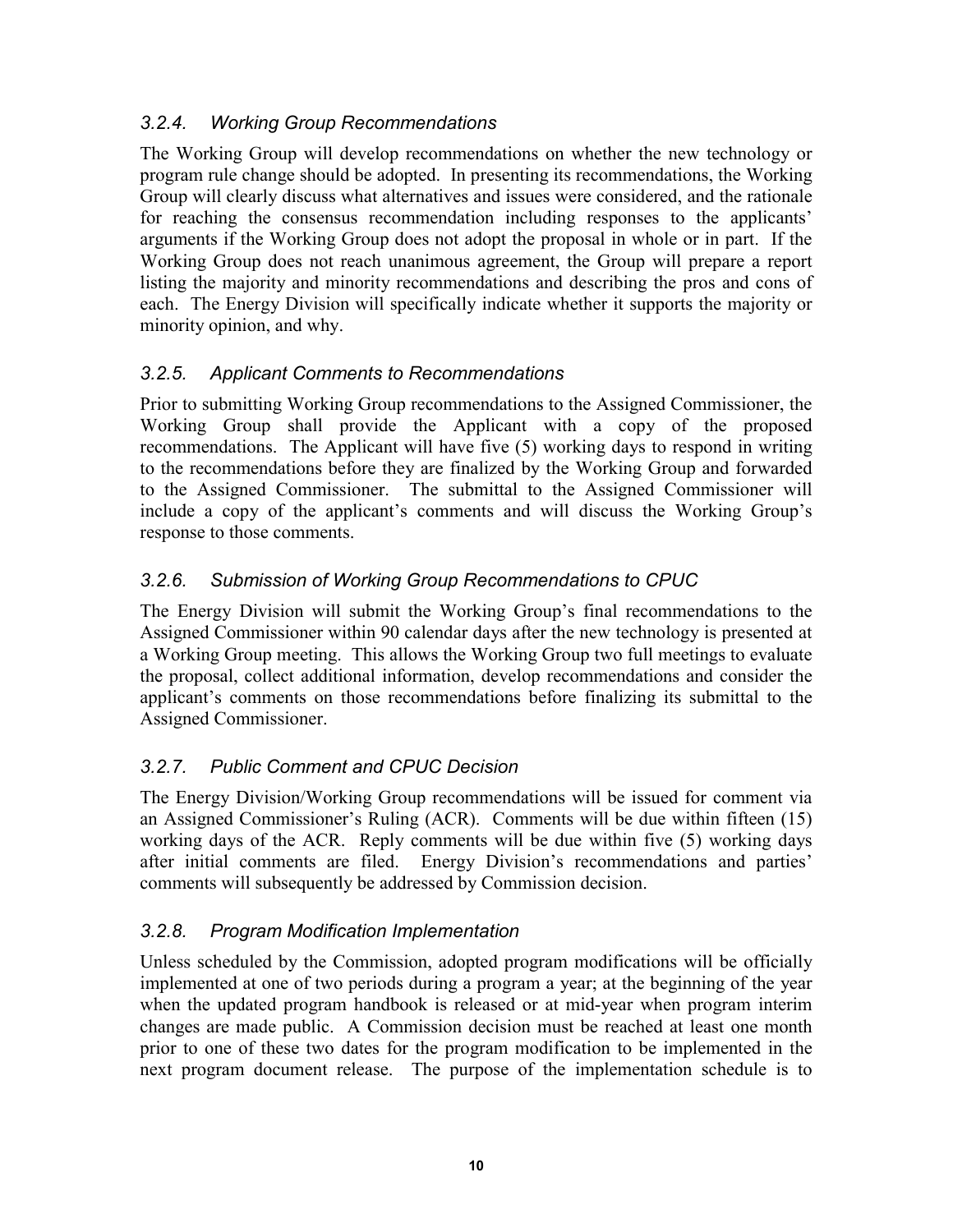provide some stability in program rules, procedures and incentives so program applicants may plan their projects appropriately.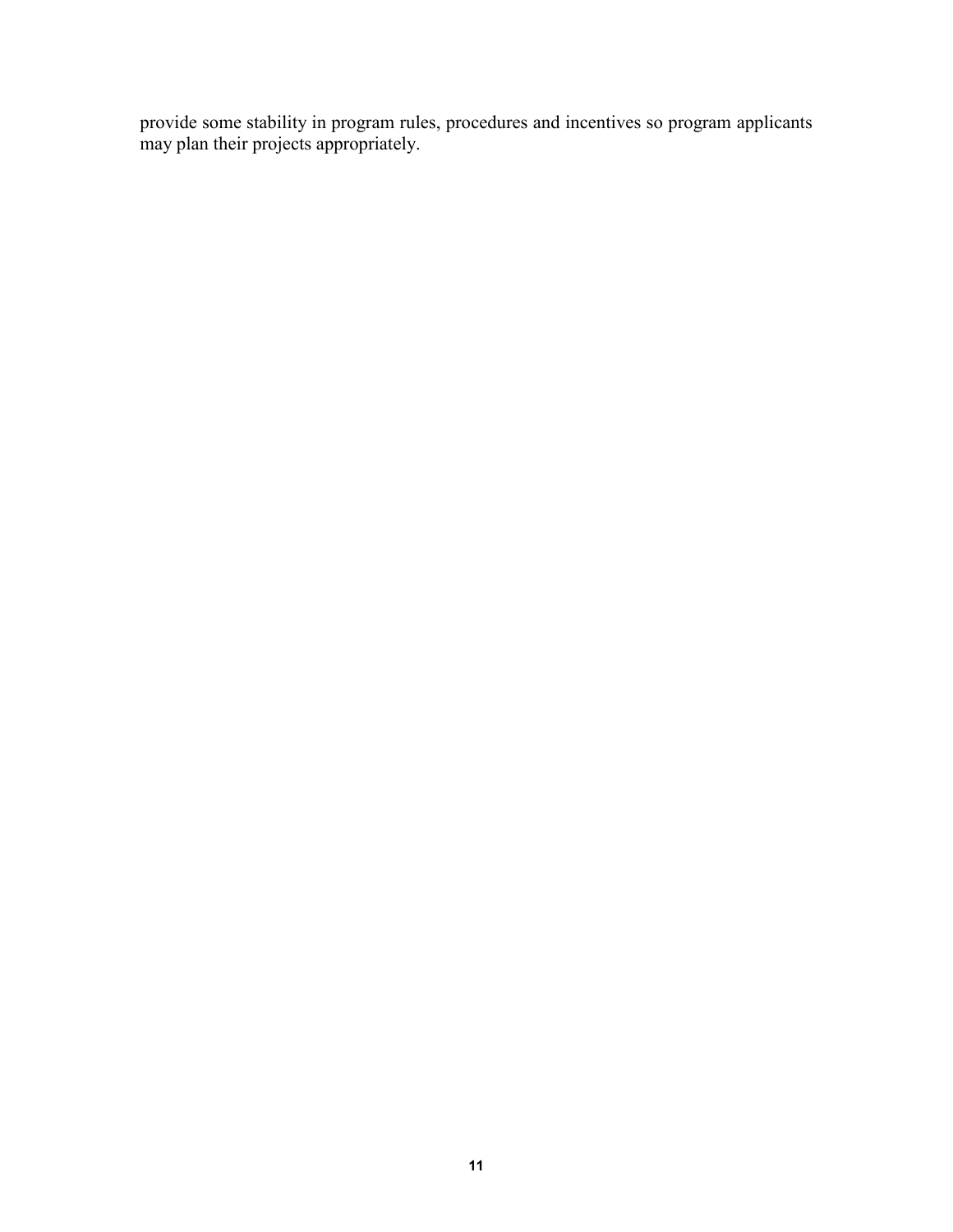# <span id="page-13-0"></span>**4. APPLICATION SUBMITTAL FORMAT & DATA REQUIREMENTS**

# **4.1. Application Format**

Program Modification Request proposals must follow the following general format requirements.

- 20 page limit not including the Program Modification Request form or any appendices.
- At least 12 pitch font.
- No page limit for appendices
- Headings of the proposal must follow the outline described in the following subsection.

# **4.2. Request to Add New Technology**

The following outline specifies the order of information that each Program Modification Request for new technology additions. All proposals must have the Program Modification Request form attached to the front of proposal. The body of the proposal must contain all of the headings listed in the following outline. Applicants shall address each section of the proposal with substantive documentation supporting the eligibility of the proposed technology. The appendices should follow the body of the proposal or be submitted separately. The Applicant must provide an explanation for those sections that they believe are not applicable to their technology.

## *4.2.1. Program Modification Request Form*

The Applicant must complete a Program Modification Request form and attach it to the front of their proposal. The form serves as proposal identification, introduction and a means to document the evaluation process. The Applicant needs to indicate in the form that the attached proposal is a request to add a new technology. They must also indicate the incentive level that they believe the technology should receive. The Applicant must indicate that their proposal meets all screening criteria by checking off the list of evaluation criteria contained on the form.

## *4.2.2. Detailed System Description*

Provide a detailed system description and picture or drawing of the proposed technology, listing all the required components necessary to generate electricity, relevant energy sources and a thermodynamic energy balance. Provide documentation on emissions characteristics and overall system efficiency. A detailed system description should include:

- Picture or Image of the Technology
- Detailed Description of the Power Generation Process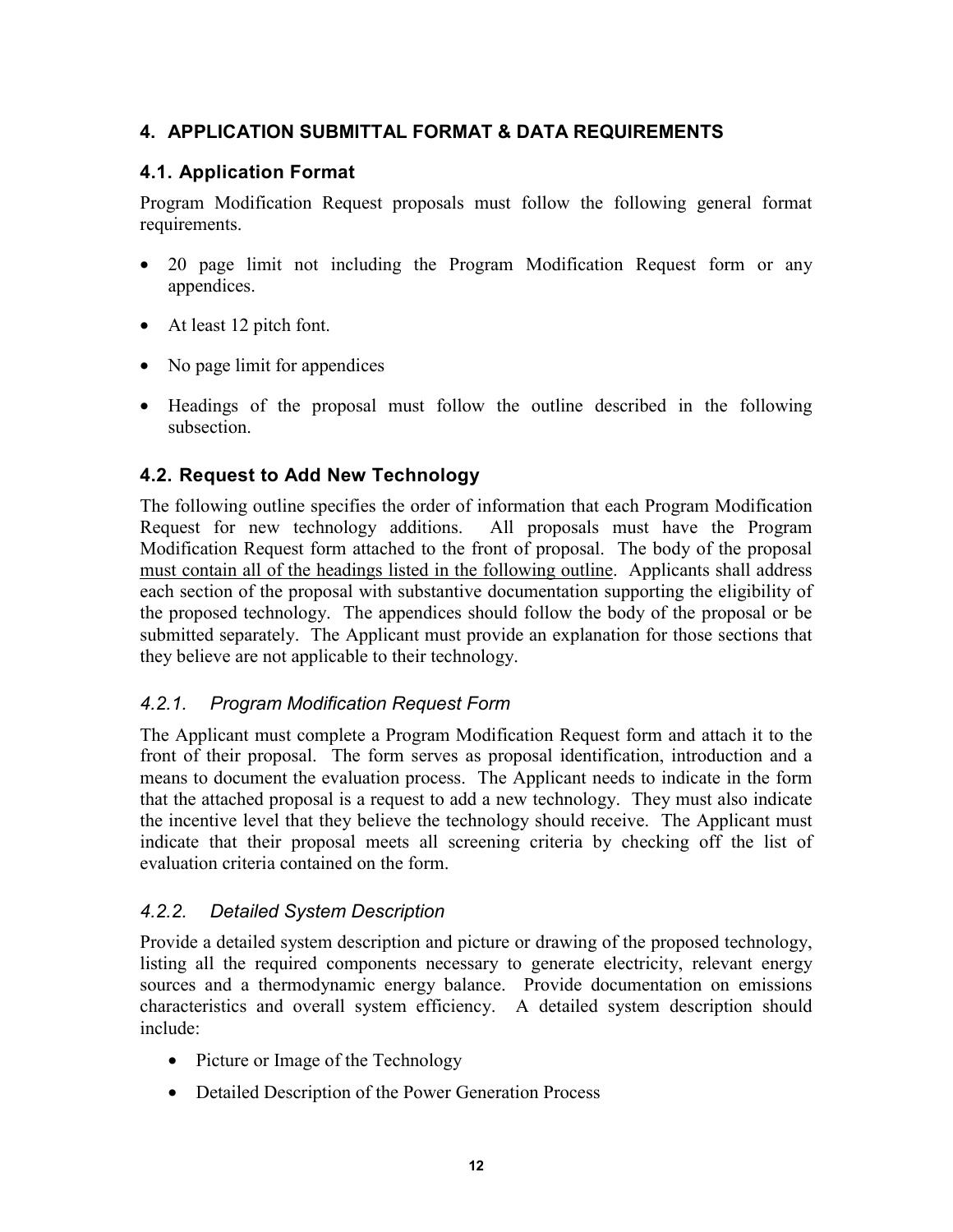- Thermodynamic Energy Balance (Fuel Input Rate, Electric Power Output, Recoverable Waste Heat, Unrecoverable Waste Heat)
- List or Diagram of Major System Components including Ancillary Equipment
- Fuel Type & Sources
- Emission Characteristics
- Electric Conversion Efficiency
- Overall System Efficiency
- Expected Useful Equipment Life

# *4.2.3. Proposed Incentive Level*

Indicate the incentive level that is being requested and provide justification. In addition, include a range of installed system costs (on a dollar per kilowatt basis), both average costs and minimum and maximum and with specific project examples included.

# *4.2.4. Projected Market Potential*

Estimate the projected market potential (both number of sites/projects and output, both peak kW and energy kWh per year) for the application of this technology both in terms of customer classes and total potential in California. Provide estimates for these under two scenarios, one assuming no rebate and the other with the requested rebate amount. If applicable, estimate the total useable heat supply potential (MMBTU/year) of this technology for waste heat recovery applications.

# *4.2.5. Commercial Availability*

Describe whether the technology is currently commercially available as defined in the program handbook (including a list of vendors), and what warranty provisions those vendors (including warranty period and component coverage) offer.

- History of Commercial Operation (per SGIP Handbook section 2.9)
- Number and locations of installations.
- Vendors/Distributors
- Warranty Period & Coverage

# *4.2.6. Certifications & Testimony*

Describe and include copies of any certifications or independent testimony done on the technology.

# *4.2.7. Available Capacity Sizes & Range*

Justify that the technology will meet the 30 kW minimum (if applying for Level 1) and 1.5 MW maximum project size requirement. List the capacity sizes commercially available.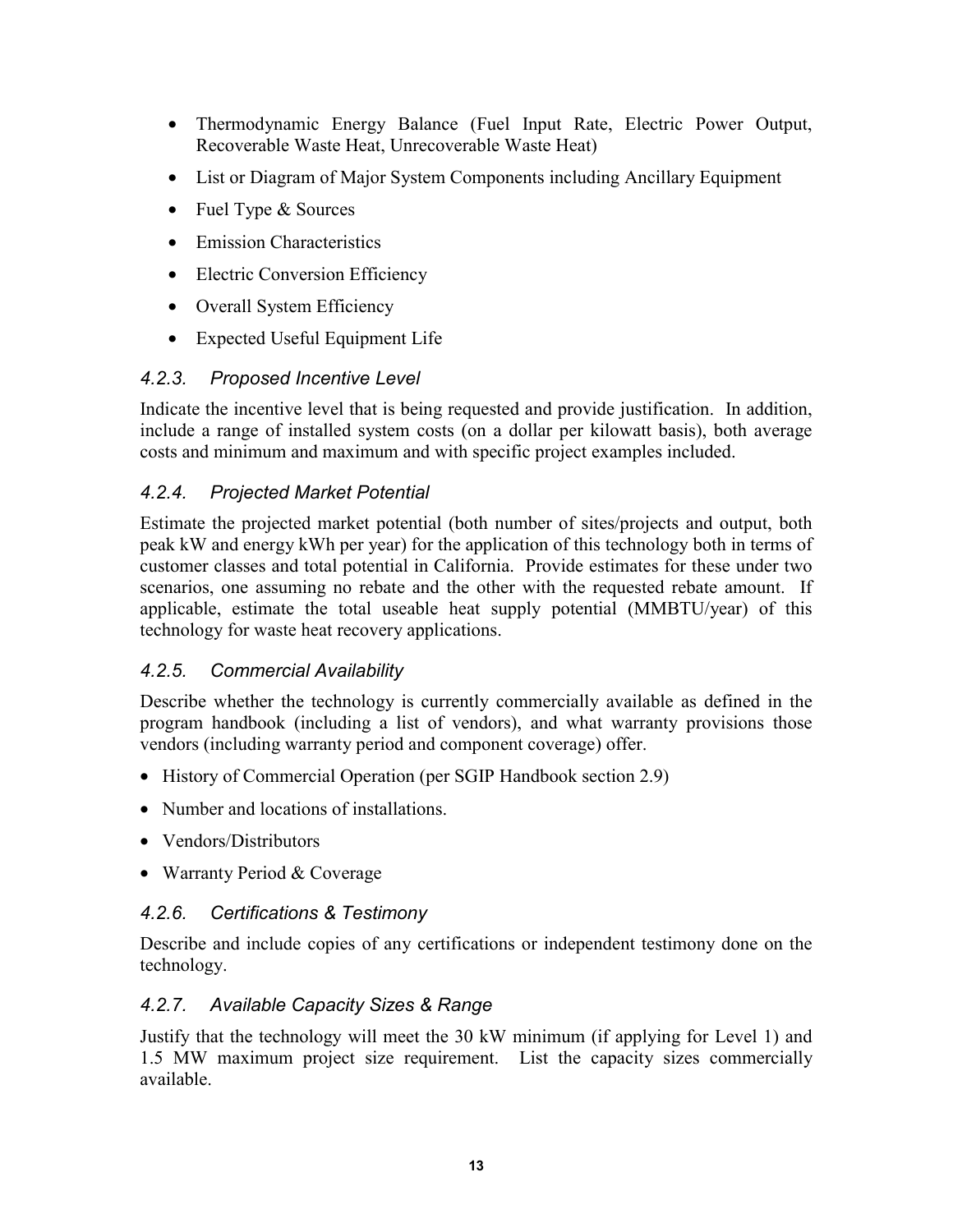# <span id="page-15-0"></span>*4.2.8. Peak Load Reduction Potential*

Describe how this technology would aid in peak load reduction and the average expected generation profile.

# *4.2.9. Waste Heat & Reliability Requirements (Level 3-N)*

Quantify how this technology meets the waste heat recovery requirement for Level 2  $\&$ 3-N and the reliability criteria (see Section 2.5 of the SGIP Handbook) for Level 3-N incentives.

# *4.2.10. Renewable Fuel Operation*

If applying for Level 1 or Level 3-R incentives, explain how the technology would continue to operate on renewable fuel and not engage in fuel switching. For solar technologies, describe how the solar thermal energy input would be measured to calculate the percentage of non-renewable fuel use.

# *4.2.11. Miscellaneous Information*

Include any statements or facts supporting the program rule change not covered in the previous sections.

# *4.2.12. Supplemental Appendices (no page limit)*

If necessary, include any other facts or information not already covered, which should be considered by the Working Group in developing their recommendation on whether the proposed technologies should be adopted.

# **4.3. Request for Program Rule Modification**

The following outline specifies the order of information that each Program Modification Request for program rule change. All proposals must have the Program Modification Request form attached to the front of proposal. The body of the proposal must contain all of the headings listed in the following outline. Applicants shall address each section of the proposal with substantive documentation supporting the proposed rule modification. The appendices should follow the body of the proposal or be submitted separately.

# *4.3.1. Program Modification Request Form*

The Applicant must complete a Program Modification Request form and attach it to the front of their proposal. The form serves as proposal identification, introduction and a means to document the evaluation process. The Applicant needs to indicate in the form that the attached proposal is a request to change the program rules. The Applicant must indicate that their proposal meets all screening criteria by checking off the list of evaluation criteria contained on the form.

# *4.3.2. Description of Proposed Modification*

The Applicant is to *conceptually* describe the proposed modification being requested to the existing Self-Generation Incentive Program (SGIP). If any existing rules are affected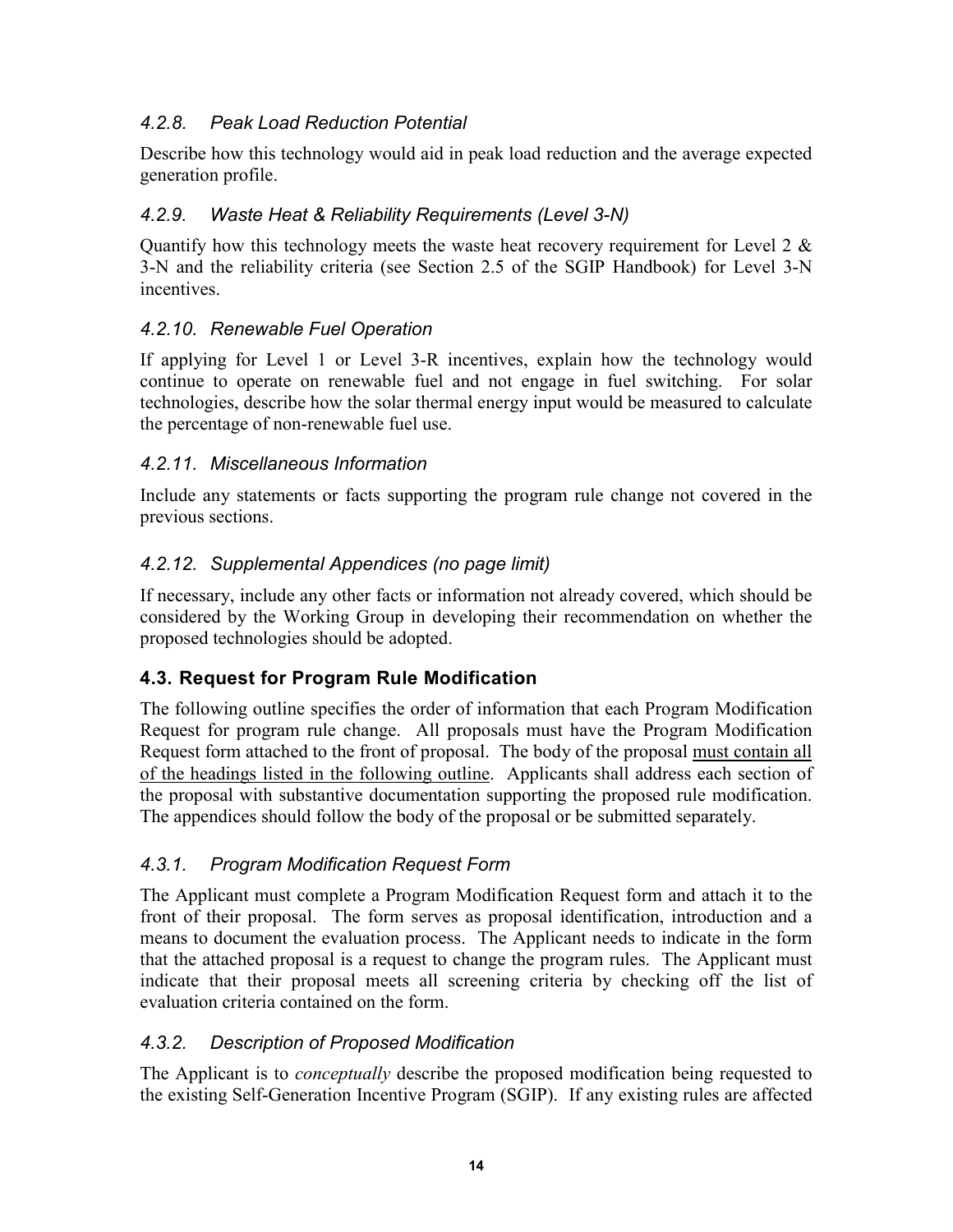<span id="page-16-0"></span>or changed, the Applicant is to identify all impacted rules. The Applicant may suggest modified rule language, but the Working Group reserves the right to determine the final rule language recommended to the Commission.

# *4.3.3. Rationale For Proposed Change*

Explain in detail 1) why this modification is necessary, 2) the consequences if it is not approved, and 3) on what factual basis or evidence both (1) and (2) are based.

# *4.3.4. Cost and Benefits to Host Customers and Ratepayers*

Itemize and estimate both the incremental costs and benefits associated with this proposed modification to participating Host Customers and the SGIP. In addition, quantify (including both supporting assumptions and calculations) the magnitude for each on a statewide basis (e.g., peak load reduction, environmental, system reliability, etc.).

# *4.3.5. Pros and Cons of Proposed Modification*

List both the pros and cons of implementing this proposed program modification from the perspective of the program participant, utility ratepayer and society.

# *4.3.6. Miscellaneous Information*

Include any statements or facts supporting the program rule change not covered in the previous sections.

# *4.3.7. Supplemental Appendices (no page limit)*

If necessary, include any other facts or information not already covered, which should be considered by the Working Group in developing their recommendation on whether the proposed rule change should be adopted.

# **4.4. Presentation to Working Group**

The Applicant will have the opportunity to present their proposal to the Working Group. The following conditions have been applied to the proposal presentation.

- 1 hour limit followed by Q&A
- Maximum of three (3) presenters allowed per application
- Projected presentation, physical models, charts etc. allowed
- Presentation and summary documentation handouts allowed
- Presentation is to be made at the scheduled location of the Working Group's meeting. The Applicant may propose alternate locations and schedules.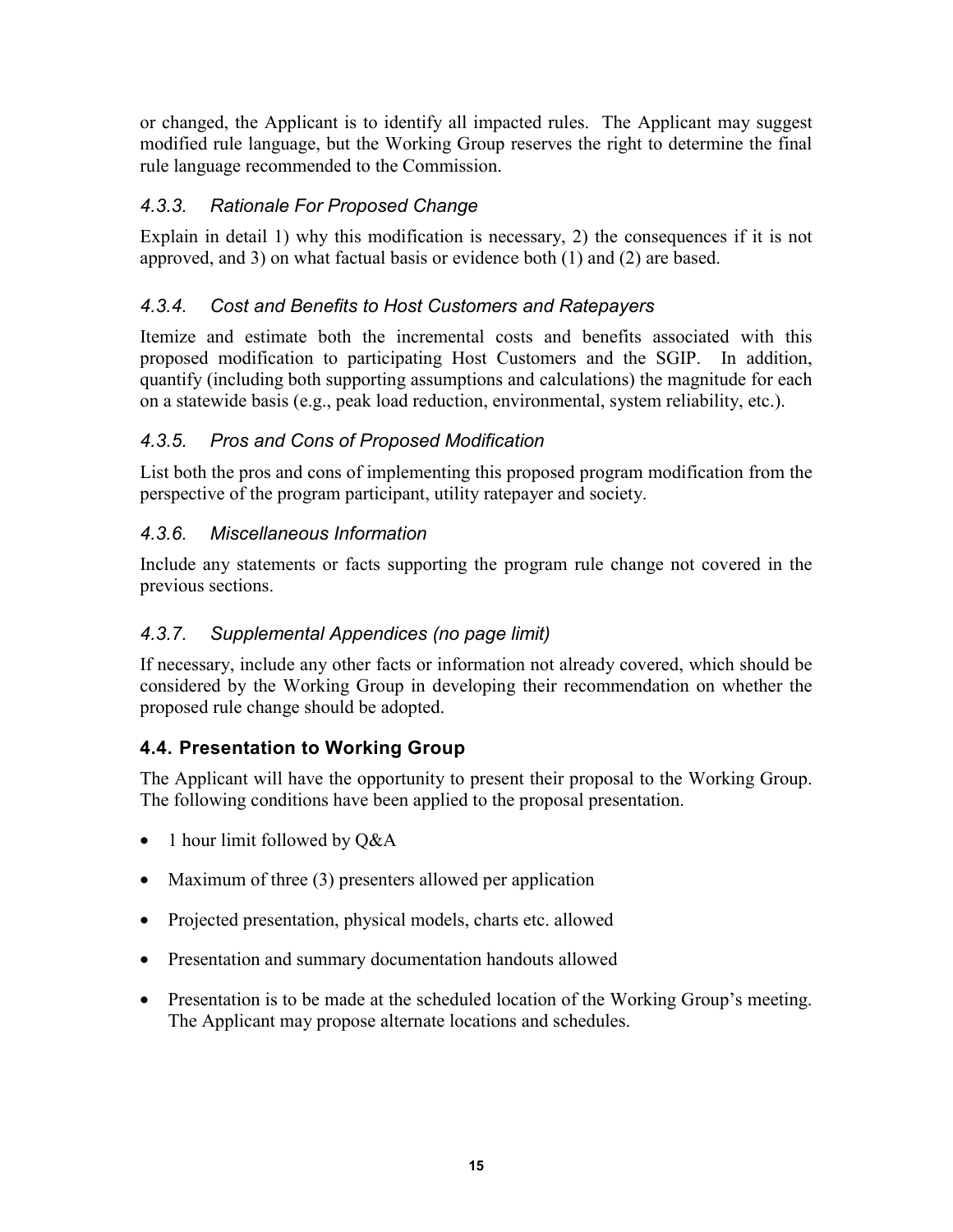# <span id="page-17-0"></span>**5. PROGRAM MODIFICATION REQUEST FORM**

The following page contains the form that is required to be attached to the front of each Program Modification Request proposal.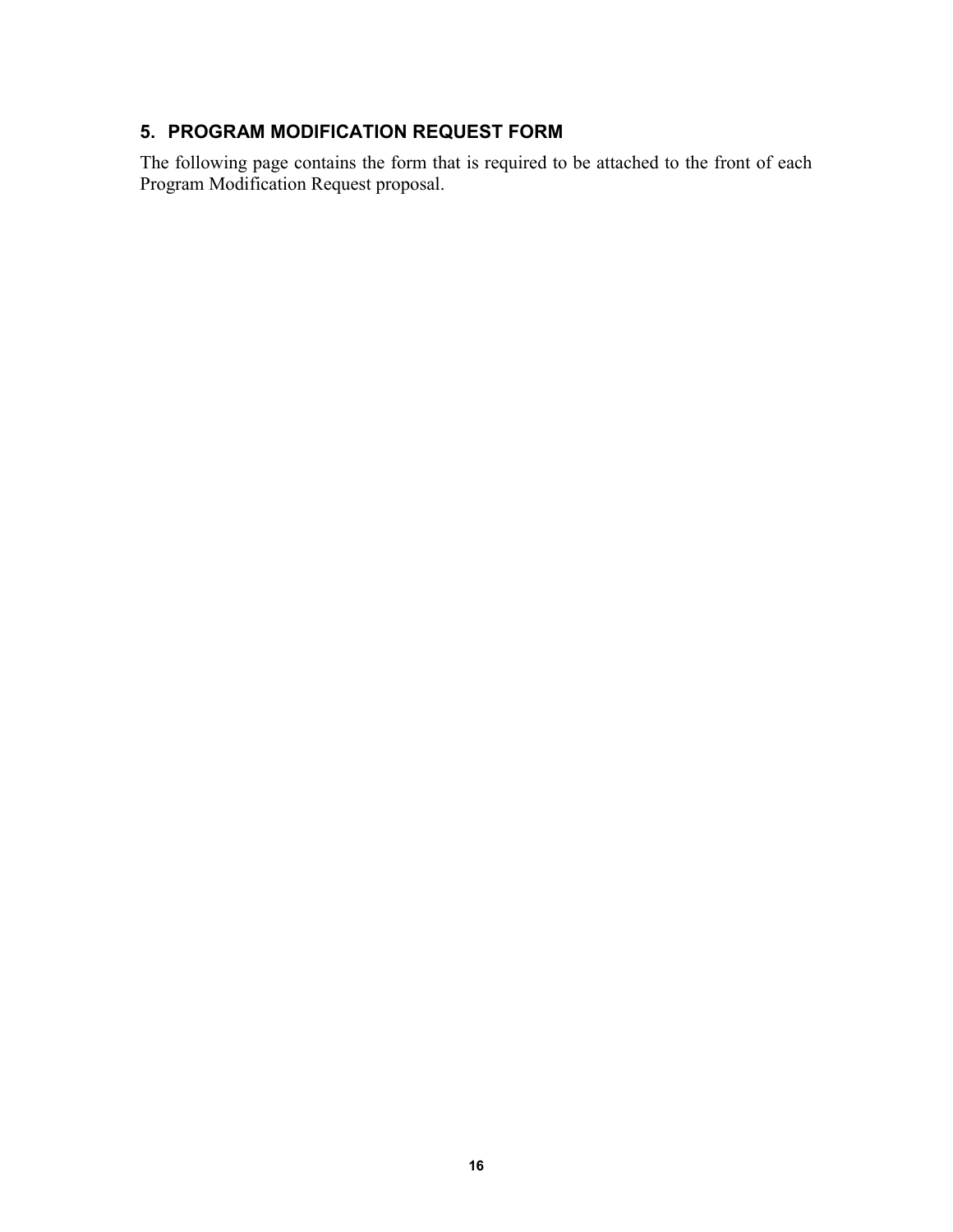# Program Modification Request Form

| (To be filled in by Sponsoring Program Administrator) |  |  |
|-------------------------------------------------------|--|--|
| Application $#$ :                                     |  |  |

| <b>Applicant Name:</b>                                                                                                                                                                                                          |  | Address: |  |  |  |
|---------------------------------------------------------------------------------------------------------------------------------------------------------------------------------------------------------------------------------|--|----------|--|--|--|
| Title:                                                                                                                                                                                                                          |  |          |  |  |  |
| Company:                                                                                                                                                                                                                        |  | Fax:     |  |  |  |
| Telephone:                                                                                                                                                                                                                      |  | E-mail:  |  |  |  |
| Check One – Request for $\Box$ New Technology or $\Box$ Program Rule Modification<br>For New Technology<br>Technology Name:<br>$\Box$ Level 2<br>$\Box$ Level 1<br>$\Box$ Level 3-R<br>Level 3-N<br>Check One -<br>$\mathbf{L}$ |  |          |  |  |  |
| For Program Rule Modification<br>Program Rule Modification Name:                                                                                                                                                                |  |          |  |  |  |

#### *Screening Checklist:*

The Applicant (App) & Sponsoring Program Administrator (SPA) must check that each screening criterion has been addressed in the proposal by checking the appropriate list of boxes below.

| <b>New Technology</b>                                                                       | App | <b>SPA</b> | <b>Program Rule Modification</b>                                                                                                                 |
|---------------------------------------------------------------------------------------------|-----|------------|--------------------------------------------------------------------------------------------------------------------------------------------------|
| Applicable to California electric<br>customers.                                             |     |            | Does not conflict with existing util<br>tariffs or rules.                                                                                        |
| Can be sized to operate at or<br>below the site peak demand.                                |     |            | Does not violate local, state or<br>federal laws and regulations.                                                                                |
| Equipment life is at least 20<br>years or has sufficient<br>ratepayer & social benefits.    |     |            | Does not decrease SGIP cost<br>effectiveness.                                                                                                    |
| Needs financial assistance or<br>has sufficient ratepayer &<br>social benefits.             |     |            | Incentive modifications based on<br>economic & social benefits.                                                                                  |
| Equipment is safe and practical<br>to install and operate.                                  |     |            | Does not increase costs for SGIF<br>Applicants, Host Customers or<br>Administrators in development,<br>submission or processing<br>applications. |
| Can meet utility interconnection<br>requirements.                                           |     |            | Preserves the intent of the SGIP.                                                                                                                |
| No significant environmental<br>impacts.                                                    |     |            |                                                                                                                                                  |
| Meets current SGIP equipment<br>eligibility or concurrent rule<br>change proposal included. |     |            |                                                                                                                                                  |

| $\mu$ g the appropriate fist of boxes below.                             |     |            |  |                                                                                                                                                  |     |            |
|--------------------------------------------------------------------------|-----|------------|--|--------------------------------------------------------------------------------------------------------------------------------------------------|-----|------------|
| <b>New Technology</b>                                                    | App | <b>SPA</b> |  | <b>Program Rule Modification</b>                                                                                                                 | App | <b>SPA</b> |
| able to California electric<br>ners.                                     |     |            |  | Does not conflict with existing utility<br>tariffs or rules.                                                                                     |     |            |
| e sized to operate at or<br>the site peak demand.                        |     |            |  | Does not violate local, state or<br>federal laws and regulations.                                                                                |     |            |
| ment life is at least 20<br>or has sufficient<br>iyer & social benefits. |     |            |  | Does not decrease SGIP cost<br>effectiveness.                                                                                                    |     |            |
| s financial assistance or<br>ufficient ratepayer &<br>benefits.          |     |            |  | Incentive modifications based on<br>economic & social benefits.                                                                                  |     |            |
| ment is safe and practical<br>all and operate.                           |     |            |  | Does not increase costs for SGIP<br>Applicants, Host Customers or<br>Administrators in development,<br>submission or processing<br>applications. |     |            |
| eet utility interconnection<br>ements.                                   |     |            |  | Preserves the intent of the SGIP.                                                                                                                |     |            |

The undersigned declares under penalty of perjury under the laws of the State of California that the information provided in this form is true, accurate and complete.

Applicant Signature: \_\_\_\_\_\_\_\_\_\_\_\_\_\_\_\_\_\_\_\_\_\_\_\_\_\_\_\_\_\_\_\_\_\_\_\_\_\_\_\_\_\_\_\_ Date:\_\_\_\_\_\_\_\_\_\_\_\_\_\_\_\_\_\_